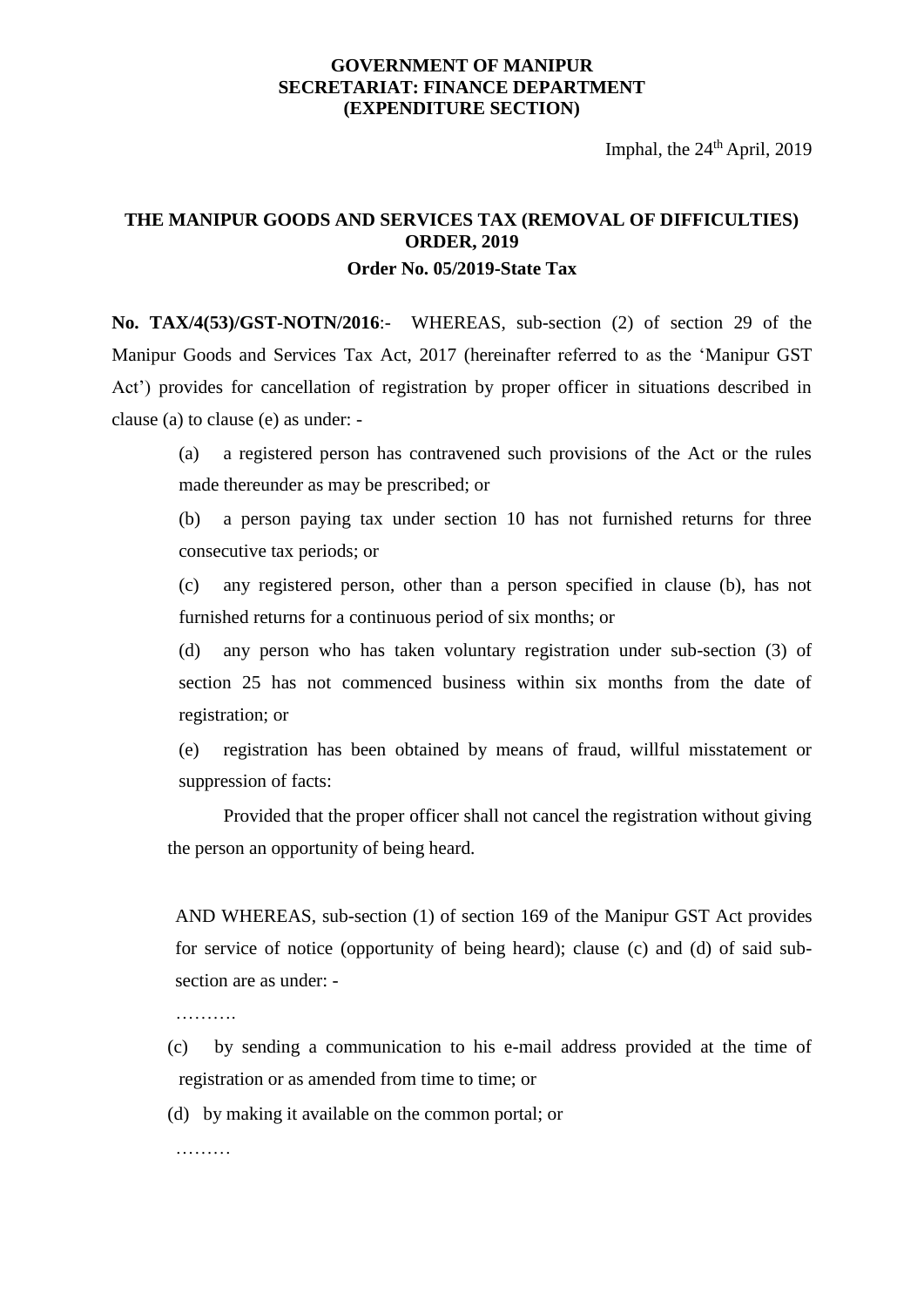AND WHEREAS, sub-section (1) of Section 30 provides for revocation of cancellation of the registration within thirty days from the date of service of the cancellation order.

AND WHEREAS, sub-section (1) of section 107 of the Manipur GST Act provides for filing appeal by any person aggrieved by any decision or order passed by an adjudicating authority within three months from the date on which the said decision or order is communicated to such person and sub-section (4) of section 107 of the Manipur GST Act empowers the Appellate Authority that it may, if he is satisfied that the appellant was prevented by sufficient cause from presenting the appeal within the aforesaid period of three months, allow it to be presented within a further period of one month.

AND WHEREAS, a large number of registrations have been cancelled under subsection (2) of section 29 of the Manipur GST Act by the proper officer by serving notices as per clause (c) and clause (d) of sub-section (1) of section 169 of the Manipur GST Act and the period of thirty days provided for revocation of cancellation order in sub-section (1) of section 30 of the Manipur GST Act, the period for filing appeal under section (1) of section 107 of the Manipur GST Act and also the period of condoning the delay provided in sub-section (4) of Section 107 of the Manipur GST Act has elapsed; the registered persons whose registration have been cancelled under sub-section (2) of section 29 of the Manipur GST Act are unable to get their cancellation of registration revoked despite having fulfilled all the requirements for revocation of cancellation of registration. GST being a new Act, these taxpayers were not familiar with the manner of service of notice by e-mail or making available at portal in comparison to earlier regime where manual service of notice was provided, as a result whereof certain difficulties have arisen in giving effects to the provisions of sub-section (1) of section 30 of the Manipur GST Act;

NOW, THEREFORE, in exercise of the powers conferred by section 172 of the Manipur Goods and Services Tax Act, 2017, the State Government, on recommendations of the Council, hereby makes the following Order, to remove the difficulties, namely: ––

Short title.–This Order may be called the Manipur Goods and Services Tax (Fifth Removal of Difficulties) Order, 2019.-

In sub-section (1) of section 30 of the said Act, the following proviso shall be inserted, namely: -